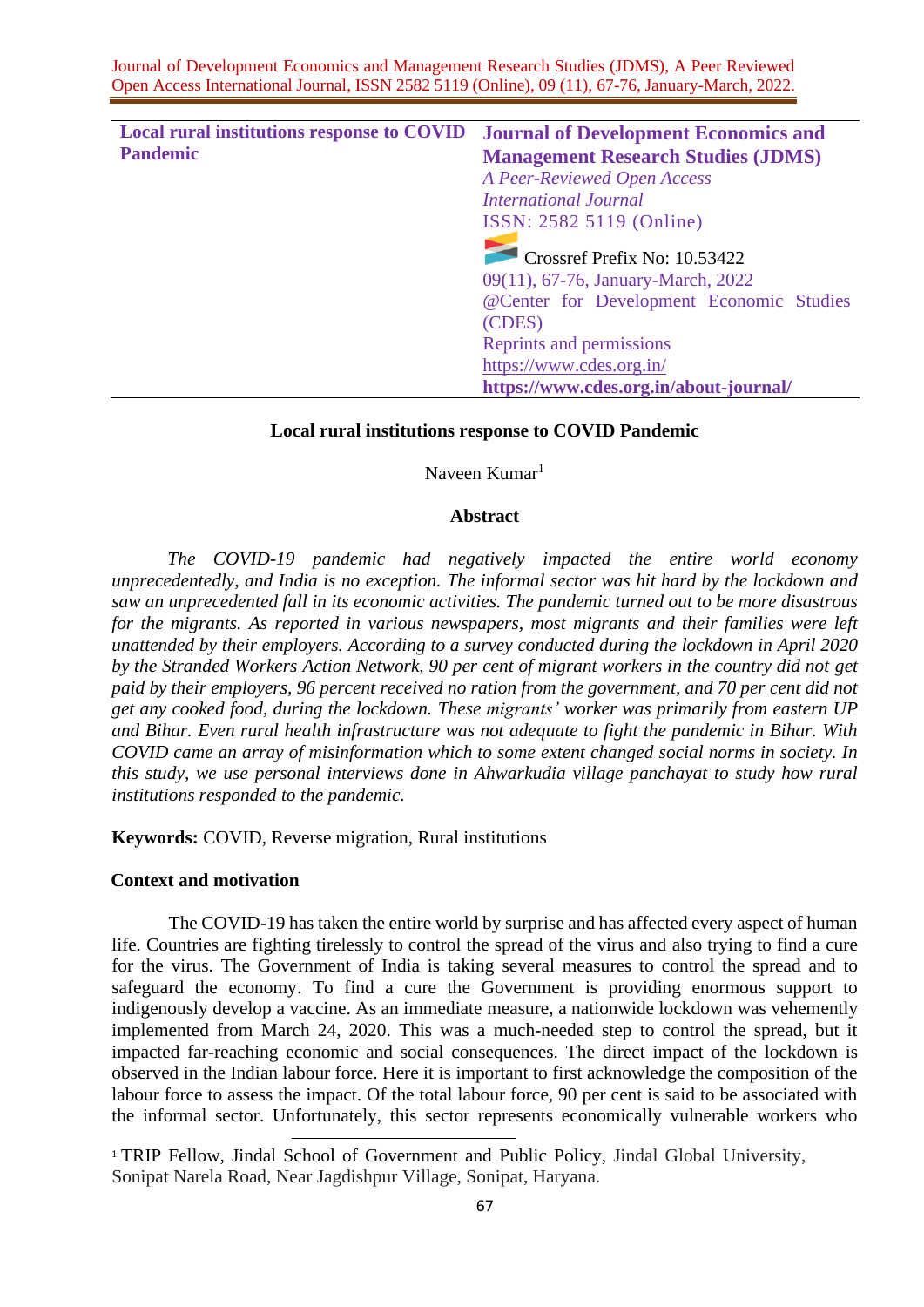heavily rely on daily wages. With lockdown enforced and without sufficient social security in place, harder days waited for these workers and their families. The situation is worse for the migrant workers. If we look at the trend of migration, we can observe an enormous growth over the census periods. 1991, 2001, and 2011 Census of India reported an estimated 232 million, 314 million, and 454 million migrant workers in respective years (Naveen Kumar, 2021). This represents roughly around 30 per cent of the Indian population (the number and percentage are expected to be higher based on the past trend) who have been affected immediately from day one of the lockdown periods. Additionally, the marginalized workers, other than the migrant workers of farmers and informal sectors workers have also been severely affected. In this health crisis, the role, influence, and impact of institutions and governments have been tested. They have been called on to control the spread of the virus; regulate the economy, finance the health facilities and provide testing and vaccination. This article discusses, analyses, and examines the sensitivity and severity of the COVID threat and its corresponding response to the rural institution in parts of Bihar. Our site of the study was a village named Ahwarkudia. We conducted personal interviews of different stakeholders in the village. Through personal interviews and narration, we analysed how social, economic and local administrative institutions responded to lockdown and pandemics.

Ahwar kudia is a village in the Paschim Champaran district of Bihar. It is almost equidistant from the two towns of Majhowlia and Jagdishpur and is well connected to both. The village falls under Majhowlia block and lies in the catchment of the Dhanauti river. The embankment of the catchment area makes it a better place for fish farming. The primary occupation of most inhabitants of the village is agriculture. Land distribution is skewed, and there are many small and marginal farmers in the village. One family in the village owns nearly 250 acres and another family nearly 75 acres. A large number of households own only residential land. The majority of households have less than half an acre of land and large areas of land are used to cultivate maize under cash leases. The cost of a lease (for maize cultivation) varies from Rs 13,000 to 18,000 per acre depending on the quality of the land. A resident of this village also migrates to Kathmandu and Delhi for work. The people of this village are dependent on remittances from Kathmandu and Delhi. Some individuals are self-employed in non-agricultural occupations, such as running small shops (there is a small chowk in the middle of the village with 20-30 shops, including one relatively big fertilizer distributor who caters to about five nearby villages), or driving auto-rickshaws or small carriage vehicles (the vehicles are usually owned by the family of the driver) (Naveen Kumar, 2021).

India has seen two strict lockdowns between March to May 2020 which disrupted the lives of especially marginalised communities. The sudden imposition of lockdown caused reverse migration. Despite low infection in rural areas, the impact of lockdown was huge. Social distancing and wearing masks were made mandatory with restrictions on travel. As the wearing mask was new, people used gamchha (a multipurpose cotton piece). Essential services like credit services and healthcare centres were open to people but were inaccessible due to travel restrictions. In the rural credit market, the rate of interest of informal moneylenders quadrupled as limited credit was available from the formal banking system. With reverse migration and no income in hand, people were dependant on these moneylenders. With no work, the migrant worker took the money and used it for small businesses primarily buying mango and litchi fruits from the orchard, since borders were closed so they had to dump it at a low price. In this case, they had suffered a double loss, one from interest they have to pay to moneylenders and losses they suffered due to low prices. Rural health infrastructure is poor. If a sub-primary health centre is present in a village, doctors do not come regularly. The rural population is mainly dependent on local untrained practitioners. During these times medical practitioners were not ready to attend to the patient despite paying high fees too. ASHA workers were doing door to door surveys without having a PPE kit and mask despite their central role, incentives and payments were delayed for them. People have temporarily shifted to farming and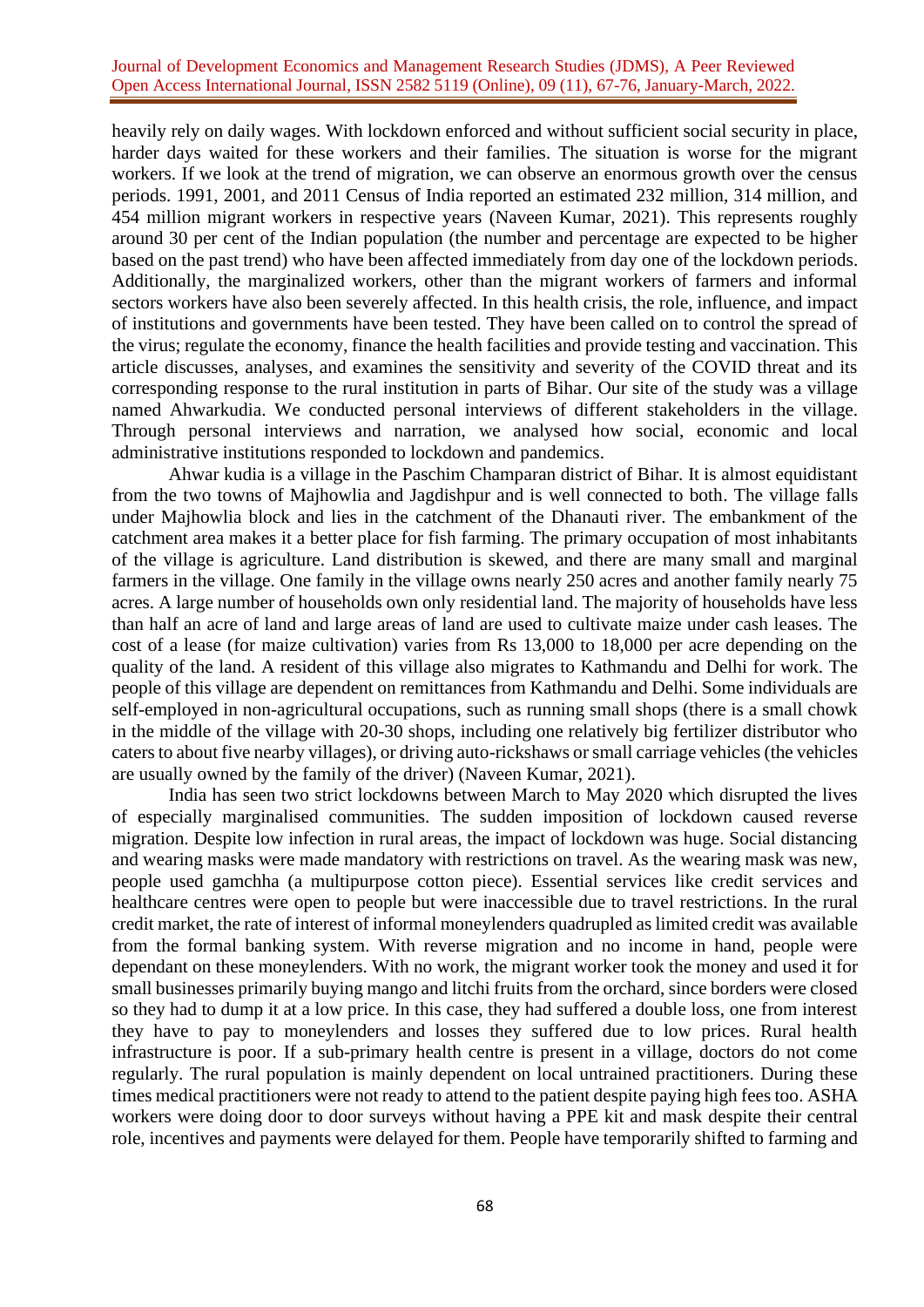allied services like horticulture during that period as they had no other alternative (Naveen Kumar, 2021).

The rest of the essay is divided into three sections COVID and social norms, COVID and reverse migration and COVID and rural health institutions. COVID and social norms discuss about change in social dynamics. How asymmetry of information can lead to conflict in society? How social institutions have responded to the pandemic? In the section 'COVID lockdown and reverse migration,' we have analysed the sudden imposition of lockdown which led to reverse migration and how it changed the economic institution of the village. In the last section' COVID and rural health', we had seen how vulnerable rural health has responded to the unprecedented pandemic. We have tried to use narration, personal interviews and case studiesto discuss the broader issue of development policy and community welfare.

## **Coronavirus and social norms**

Since the dawn of the pandemic, the health, economic, and social crisis have already been overwhelming causing havoc in the system. In addition to this turmoil, infodemic- which is false and/or misleading information- has been exacerbating the current outcome and weakening the social structures in society. With the spread of the virus, people are also attaching social stigma along with it. This social behaviour once again is promoting segregation (like caste and class) in society. This pandemic will be defeated, and the human race will prevail. However, the divide created and promoted in this time will tag along in the post-pandemic era causing a social divide but the free and unregulated flow of information can be dangerous, just like unregulated bodily contact. We know that caste and class segregation regulate body contact. The pandemic not only deepens such segregation but becomes a matrix for multiplying the effects of bias. Mental blocks, prejudice and social indifference sanctioned by caste, creed and class, can multiply with suitable stimuli.

### Case-1

Shivmani is a marginal farmer with a landholding size of less than one bigha. With the onset of the pandemic, he found it difficult to adopt the use of masks and sanitisers as he had rarely used soaps to wash his hands. He found a mask is similar to jaab equipment weaved with bamboo to prevent cattle from eating crops. Apart from this masks were not easily available and even if available, their prices were very high. In this context, he was more comfortable with the use of gamchha as they were easily available, part of the culture and endorsed by an authority as important as the prime minister himself.

#### Case-2

Rekha devi is a resident of a hamlet on the outskirts of the main village which is mainly populated by people belonging to the Dusadh and paasi caste. The primary occupation of these people is brewing local drink called taadi which is sold in the local market. Apart from that, some families rear hens and own butcheries. With COVID came misinformation and rumours that eating poultry can lead to COVID infection. Prices crashed in the chicken market as low as 30 Rs per kg. Even people were referring to Malechh (primarily Dalit and Muslim) for spreading coronavirus. Rekha remembered an incident when a minitruck carrying chicken met an accident and none of the villagers touched any chicken, unlike earlier times when such an incident would lead to loots.

# Case-3

Ahwar kudia is a village panchayat consisting of twenty-two small hamlets. Each hamlet has a homogenous composition in caste/religion. All these hamlets and people are connected in economic and social relations. Rabia Khatun is a resident of one of these hamlets. She works as a daily wage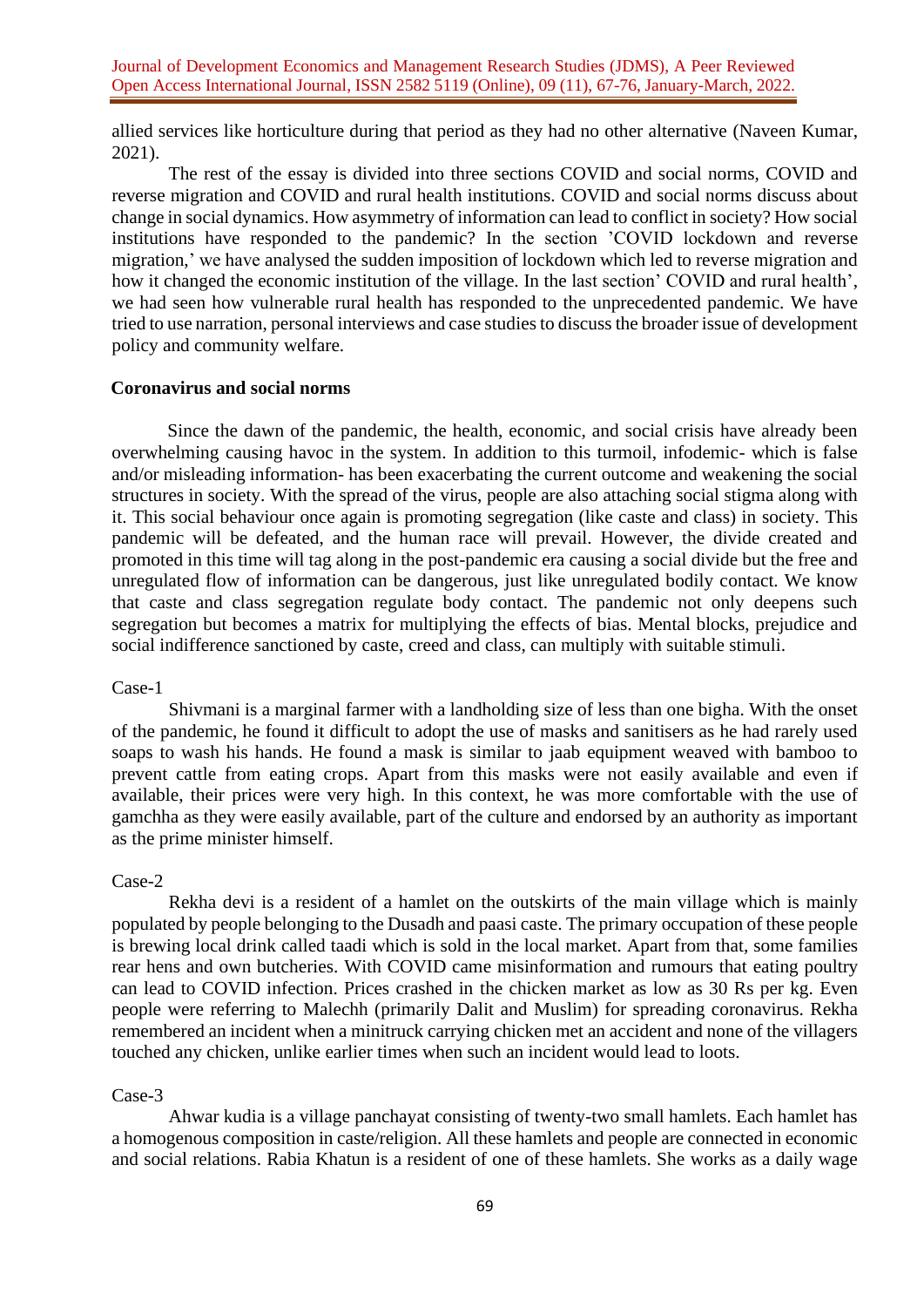farm labourer in the fields owned by people residing in her hamlet or adjoining hamlets. But after a slander campaign about the members of Tablighi Jamat spreading the covid which was covered by several prominent media houses, these landlords become sceptical and stopped hiring Muslim labourers. This aided in the economic misery of people and led to a small altercation that had the potential to lead a communal tension among communities living peacefully for years.

#### Case-4

Balisah is a resident of Ahwar kudia . He has a landholding size of two bighas. Bali has also got formal education up to senior secondary education. His primary occupation is farming. During the non-farming period, he migrates with a group of labourers to Kathmandu. He manages their accounts of financial affairs since most of them are uneducated. Last year he came during Holi festivities and couldn't return due to the imposition of lockdown and closure of borders. Due to financial stress, he took fish farming as an alternative at the embankment of the Dhanauti river. Since ponds at embankments were common properties, he chose that place. After he put different fish breeds in ponds, people started complaining that people have their land in ponds. Since no one knew about ownership and everyone claimed that they are the true owner of the land. He introduced daali system to resolve the dispute and governance of common properties. Distribution was done based on the cumulative land they had. He delivered the promised amount to their home.

The onset of the COVID 19 pandemic the subsequent imposition of lockdown did impact the existing social norms substantially. People took on regular use of amenities like masks, soaps sanitisers. While for a large number of the population it was a minor tweaking of their lifestyle, there existed a large number of people like Shivamani for whom it was a giant leap. Media with its deep penetration effective outreach in every corner of the country also played its role. On one hand, it ensured the swift dissemination of new information changes being brought in protocols, on the other misinformation campaigns about branding a particular community for transmission damaged the delicate fabric of social harmony in the society. "Change in social norms" means the different ways in which society adapts to a change. And this is governed by a large extent to the economic security stability of particular groups. While for the likes of Rabiya Khatun, this lockdown the changes introduced with it ended the existing social-economic relationships pushed them towards a zone of struggle tension (Kumari (2020). For others like Bali Sah, this lockdown was an opportunity to innovate make new relationships.

## **Covid lockdown and Reverse migration**

Despite the several attempts to ensure that people society get Aatmanirbhar, constitutionally India is still a socialist country only. At the grassroots, people still expect that the extended hands of the state will take care of them. It is because of these expectations only that the politicians in Indian democracy have turned into demigods. In normal times people expect that the state/govt. will provide them with ration, roads, work, houses, etc in exchange for votes to those in power. Off late with the surge in freebie politics, the list of expectations has expanded to include items like televisions, mobile phones, laptops also.

From these examples, it is very much evident that it is very much reality for a migrant worker to look up to the state in the times when we are witnessing a crisis that even octogenarians claim to have never witnessed in their life.

With sudden lockdown and its implementation has led to a state of confusion and despair. People thought that humanity is going to end. People desperately wanted to reunite with their families at any cost. Besides that, they were told to leave their rooms by their room owner. They had no work in cities. This led to huge reverse migration and created a situation of havoc(**?**). All these migrants are impacted by this pandemic differently their response, as well as expectations from the state, were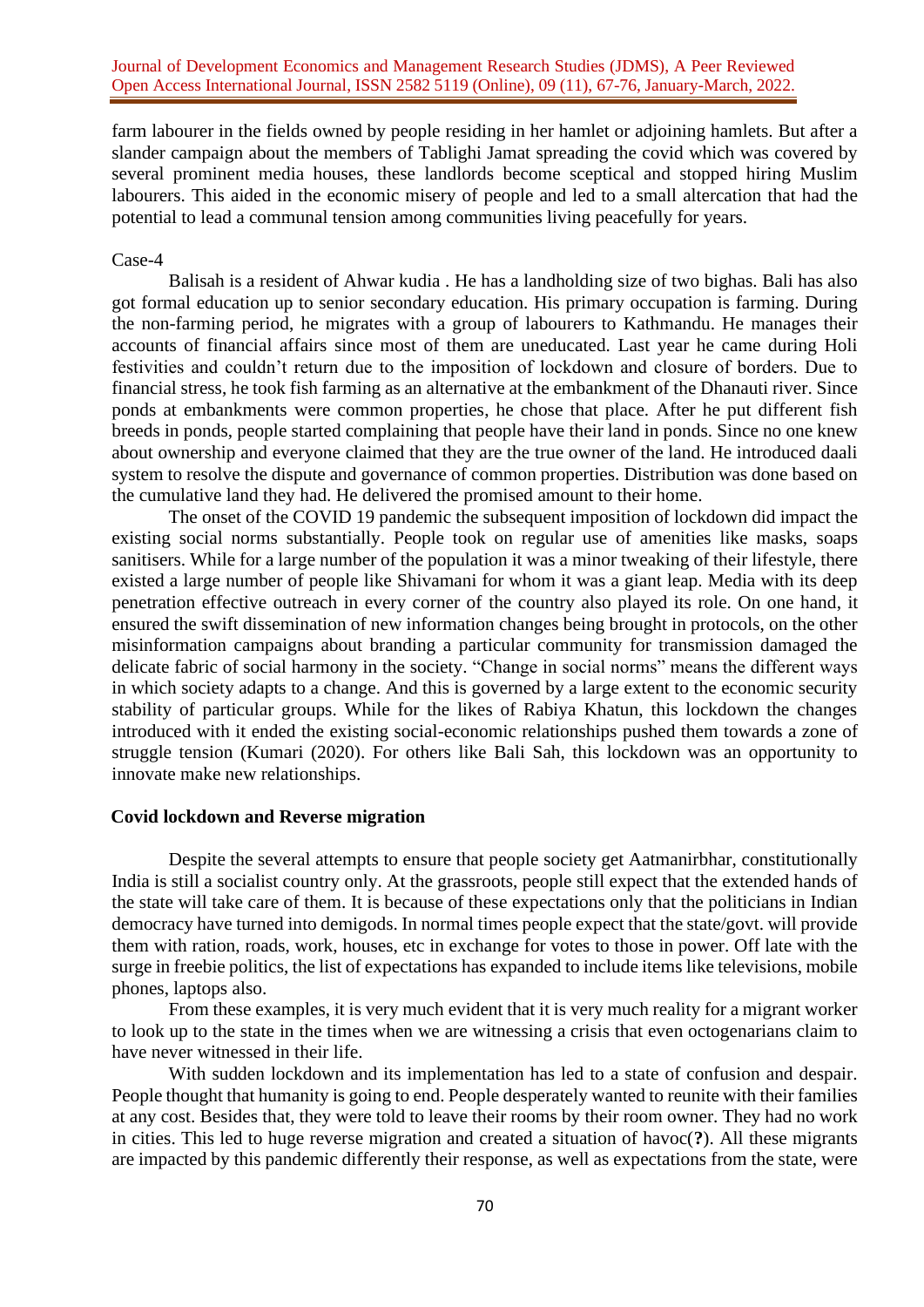also different. But there is one common complaint which they all have; i.e. If the state/govt. had good intentions then it would have curbed misinformation and would have ensured that exact true information was available accessible to all of them at the same time. But this was not the case. For example, a student from IIT Delhi or DU got hints about a countrywide lockdown on around march 15th only, which was seven days before the actual announcement and thus allowed him to prepare in advance. And in the same area, a factory worker staying in the Munirka area got to know about this on the 22nd and had very little response time.

Thus, access to information played a great role in an individual's response to this pandemic and it was the responsibility of Governments; the states and the centre to curb this asymmetry by taking some extra measures through cooperation, collaboration and coordination. A common notion towards this pandemic crisis has emerged that the rich have got richer the poor have got poorer. And indeed, we are witnessing this globally when finding that on one hand for the first time in human history the net worth of an individual has crossed the limit of 200 billion dollars, on the other, we are witnessing that a large number of families from the middle class have slipped to lower class. However, this is not limited to the global level only. In the course of this section through examples of several cases, we will establish that how it was earnings that went to rich's account and sufferings to poor's account.

### Case 1

Mr Bansi is a migrant worker from Bihar. He has worked under various work profiles; a labourer, mason, driver (if license not required). This year he had come home from Bhatinda on the occasion of Holi. After Holi, he left for Bhatinda on 15th march and reached there on 17th to work as a labourer carrying gunny bags of rice at a rice mill. Hardly had he settled when the lockdown was announced. He had no savings as recently he had been to the village. With no work, he could not afford to stay in Punjab. Thus, he with a few others decided to take on foot to Bihar. The journey was completely not on foot. Usually, he got a lift from passing by vehicles. Yet he reached his village by mid-April in one of the last batches. Keeping in mind the sufferings he swore not to go out of Bihar in search of the job again. He was happy that the ration limit has been doubled and he will also get 500 rupees in his PMJDY account. Rest he could supplement with some odd jobs in the village only. But by July he realized that there are no jobs in the village as the village economy was running on the remittances of workers like him. In July the owner of a rice mill in Punjab informed him that he is sending a bus for workers to Bihar. And now Mr B has left from Bihar as one of the first batches of workers to leave.

### Case 2

Mr Anurag used to work in a UPSC coaching centre in Delhi. Along with him his family also stayed there only. At the announcement of lockdown, he felt like a holiday as he was getting his full salary. But after the end of the 21-day lockdown period, a lot of his co-workers were fired and his salary was reduced to half because coaching classes shifted to the online platform. With the savings and half salary, he managed to run the household as he was not paying fees of school tuition for his children. But in June he booked a truck shifted to the village. In the village, his life is good as the expenses are less and also, he need not pay the rent above all he is still employed with half salary. He has no plans of leaving until the lockdown is removed completely. But the irony of his life is that every time his children come to him discussing the ease and amazement of taking online classes, he fears that he may lose his job.

## Case 3

Mr Hiraman is not a migrant (or rather is an internal migrant within the state only). He used to work at a shop in a nearby town only where he used to go in the morning and returned by evening.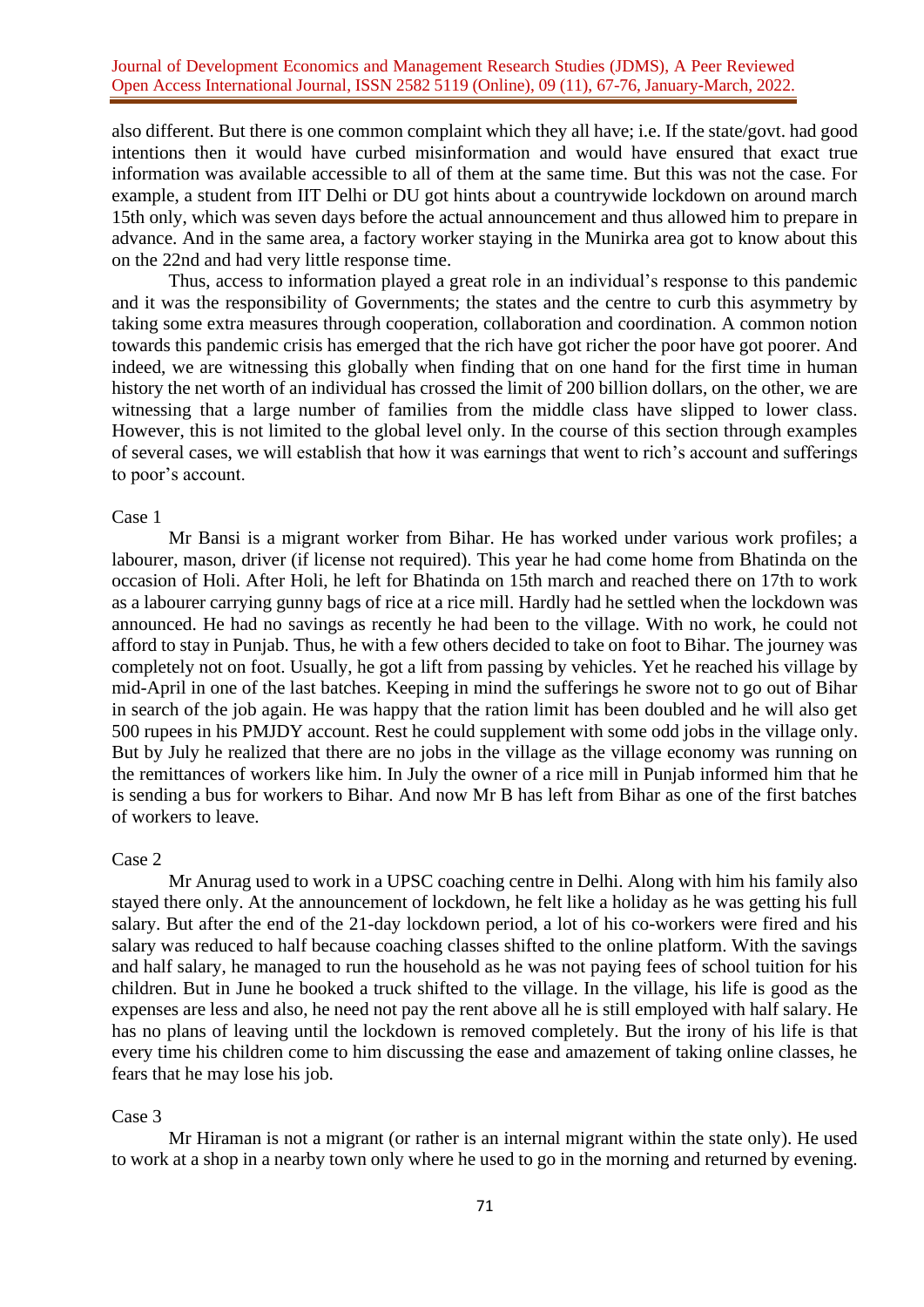Since he travelled by the same bus every day, he didn't take a seat and generally travelled standing or on the roof of a bus. In this way, he didn't have to pay the full fare of 40 rupees and instead paid rupees 5 or 10. But now during this pandemic, the govt. has capped the no. of travellers on a bus and if he travels by bus, he will have to take a seat and will have to pay full fare meaning he will have to dole out 2400 out of his 6000 monthly salaries for travelling only. To overcome this now he cycles 24-kilo meters up down daily. He misses govt. buses now whose fare would have been 12 rupees but has been dysfunctional for years because of nexus between state govt. private transporters.

#### Case 4

Mrs Ruplal is a teacher in govt. school her husband works at a factory in Gujrat. Since he has accommodation in staff quarters there, he didn't bother to travel during the lockdown period. After a certain period, the factory reopened with precautions and he went back to work. Mrs R is a govt. the employee is getting her salary also. They are not paying school fees for their children. So, they have decided to use this time to repair and renovate their house, given the fact that a lot of workers masons who used to work outside the state are available in the village now. So, for them, this crisis has been an opportunity to reinforce themselves financially.

#### Case 5

Satnarayan is a doctor who runs a private school in the area. The school is closed since April. Since no children are paying fees, he was not paying to staff. But since July the school shifted to online classes, he is paying half his salary to them. But this is not sufficient for teachers to manage their households, so most of them have borrowed money from Mr R, who is one of the few licensed moneylenders in the region who happens to be Mr S elder brother. Apart from this, there has been a constant inflow of patients to Mr S's clinic. A few days back there was a patient who tried to commit suicide because of financial problems. For his treatment, Mr S gave a bill of 92,000 rupees which could be paid after selling a piece of land, which was bought by Mr S only. Apart from this, there is a phenomenon in this village called" Fagun Chadhna " which refers to the fights which used to take place between villagers on various issues ranging from drunken brawls to property disputes in March, as this was the time when most of the people used to be in villages. The injuries from these fights have again added to the earnings of Mr S. These fights also result in court cases for which people are borrowing from this family only. Overall, this family seems to have utilized this opportunity(crisis) to the fullest if we include the mortgaged lands as well, currently, this extended family controls half of the agricultural lands in this village and adjoining areas.

With no money in hand and no credit facility from banks. In the rural credit market, the interest of informal moneylenders quadrupled as limited credit was available for the banking system. With reverse migration and no income in hand, people were dependant on this moneylender. With no work, the migrant worker took the money and used it for small businesses primarily buying mango and litchi fruits from the orchard, since borders were closed so they had to dump it at a low price. In this case, they had suffered a double loss, one from interest they have to pay to moneylenders and losses they suffered due to low prices. It is not only Ambani Bezos who are getting richer, we have our desi versions as well.

These all examples very aptly indicate that how the remittances-based economy of a village has crumbled only those who have a steady income flowing in have overcome this crisis. Rest other factors are immaterial. In this situation, many people have different expectations from govt. While some want the government bus service to restart, others wish that if govt. could provide them with the job to them near their homes.

During a pandemic in this regard one govt. the scheme needs to be mentioned especially; PMGKY- Pradhanmantri Gareeb Kalyan Yojna. This scheme was rolled out to employ migrant workers in infrastructure-related works. But a major drawback in this scheme is that those seeking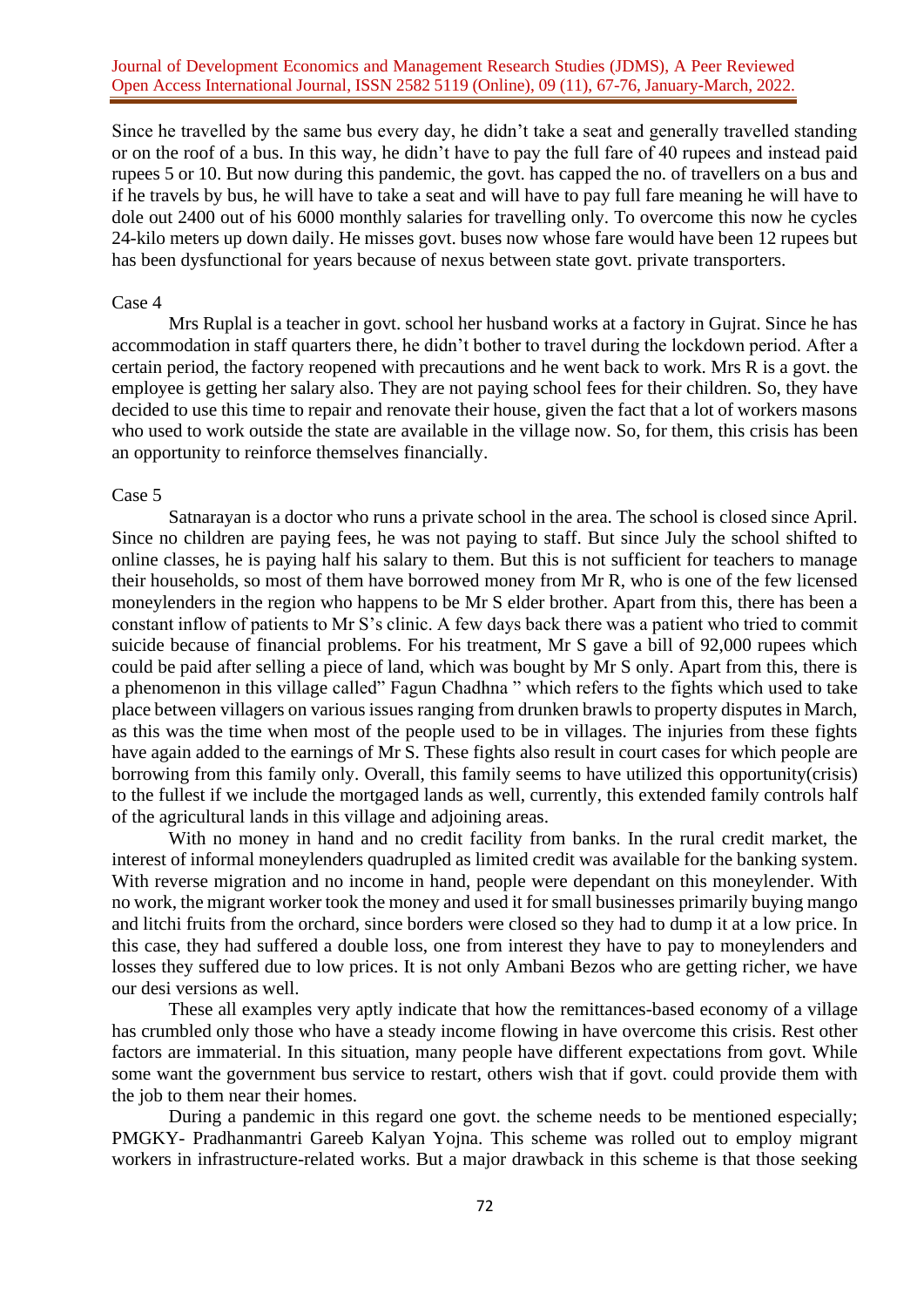employment cannot apply rather the authorities will identify them. In this case, the representatives from panchayats have been given this discretion to identify prospective workers. Two factors are affecting this. First, it is the migrant workers who generally do not bother to come back to vote in elections, these representatives have a grudge against them and for them, it is the payback time. Secondly, since the state elections are knocking on the door the local leaders are using this scheme to strengthen then political fortress to increase their bargaining power with prospective MLA candidates. So instead of registering eligible migrants, they are registering people based on political considerations.

The targeted public delivery system during the pandemic was successful. The end-to-end computerisation of TPDS operations has brought a silent revolution of TPDS operations. The digitised list of 23.5 crore ration cards covering more than 80 crore beneficiaries under NFSA across the country is on respective public portals of state for enhanced transparency and participation. During the covid crisis, country technology-driven PDS swiftly came to the fore by successfully scaling up to distribute almost double the quantity of food grains during the pandemic. PDS distribution was successful in rural areas also. Since the traditional black market for grains collapsed due to restricted movement and closed borders. Dealers have no alternative to sell their products. Although in some cases, only two months ration were provided in three months. This technologyaided PDS led to creation of rock-solid infrastructure to provide ration to the people and at the same time giving discretion to local authorities and dealers to include the people who missed on this computerised list provided necessary flexibility in this system. (UNICEF (2020b))

Another take out from this situation is the hollowness of the claim that this crisis will help people adapt to technology will empower them in future rather than taking away their jobs. Everyone whose jobs are impacted by this is not in the age of adaptability. For example, teachers can resort to teaching online, Mr A's children can study online but how to what technology is Mr A who is tasked to distribute study materials to students in coaching is going to adapt to at the age of 45(UNICEF (2020a)). Children from marginalised sections of education are hugely impacted by COVID lockdown. The demand for mobiles and tablets suddenly rose in the month of July. With a lack of availability and unaffordability of tablets and mobiles, children distanced from the learning process. Even people who were afforded the digital gadgets were not able to attend classes due to slow bandwidth speed. lockdown and online education have aggravated the existing difference in educational outcomes between marginalised and privileged sections. If we see intrahousehold dynamics than female students were the biggest loser in educational spending.

### **Rural Health institution and Lockdown**

Ahwar kudia is situated eight-kilo meters away from the primary healthcare centre. With a population of three thousand, it has not got any sub-health centre. People of the village are dependent on local unauthorised medical practitioners popularly known as Bengali doctors. In 22 tolas only 15 Asha workers are employed. During our study, we talked to ASHA workers, Sevika and local medical practitioners. The imposition of lockdown led to large scale reverse migration that increase the chance of the spread of coronavirus. lockdown led to shutting down of everything excluding essential services. Doctors and healthcare workers were unwilling to return to hospitals and healthcare centres. In this way, inefficiency in rural public health infrastructure has made Bihar dependent on private healthcare centres and private practitioners, most of which are not competent enough.

# Case-1

Mr Sarman owns a local dispensary in the village and is popularly known as a Bengali doctor in the village. He has no formal medicine degree and has learnt medicine from being an assistant to a city doctor. Since there was restricted movement. People prefer to consult local doctors for their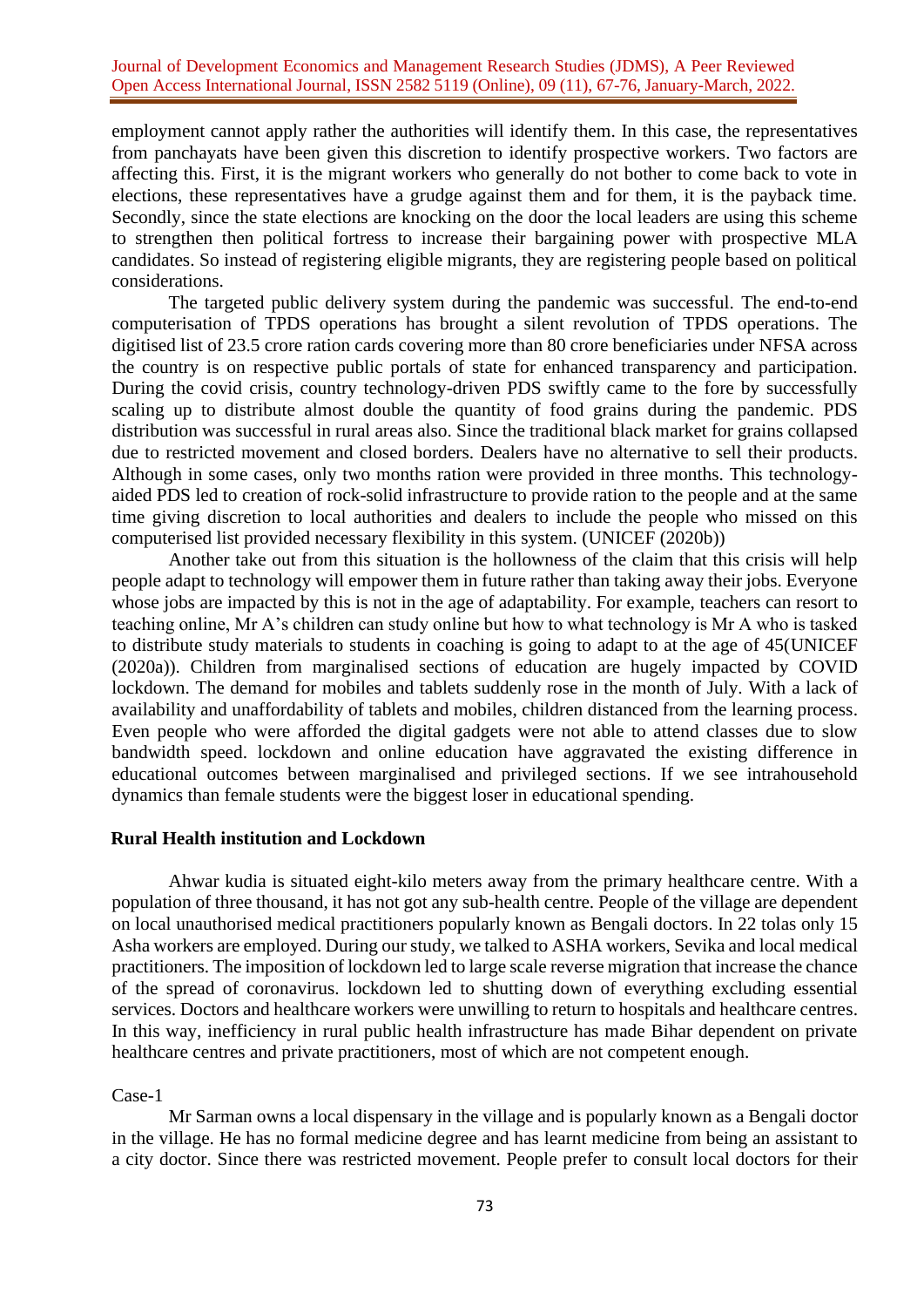health-related issues. He doubled his consultation fees. Even his dispensary was selling masks at a high price along with medicine. People had to buy it from him as they have no better alternative. During this time, he had got another floor on his home.

### Case-2

Mrs. Ritu is Asha worker. During the pandemic she was responsible for door-to-door surveys, checking temperature and reporting about returned migrant workers to the primary health centre. She narrated that during her door-to-door survey, people were not cooperating with her. Some people even threatened her if she asks them to get quarantined at common places. She had to take help from her male counterpart available. She also acknowledged that the condition of the quarantine centre was not good. As quarantine centre in her village was a school and it had poor toilet facilities. Even food was not provided. So, despite government incentives to complete the quarantine, migrants were not ready to complete it. Even those who completed did not get promised amount. Even ASHA workers were not paid their incentive on time. Case-3

Mrs Dhano devi is Anganwadi Sevika which serves around 40 children identified as prone to malnutrition. Prior to the pandemic, there was no argument on how the selection is done. During the pandemic, people started questioning the screening process itself. They argued that why their children won't be the part of the programme. Few serious arguments took place between Sevikapati and others. They were demanding their son's share which was transferred to the centre. Prior to lockdown, no services were provided to them as Sevikapati manipulates the mothers of children about the scheme.

#### Case-4

Sarita is Asha facilitator and she handles around 20 ASHA workers. She was given a strict deadline to complete door to door survey during the lockdown. ASHA worker demanded protective equipment, mask and gloves but due to short supply, she didn't get them. She narrated that even in villages there are rising cases of tuberculosis from 0 to 7 which was unusual. People were unwilling to use primary health centres for childbirth due to contracting infections.

These cases describe the scenario health workers condition during the time of the pandemic. During this crisis, ASHA members said that they were the one who went to doorsteps and collected data on incoming temperature (Cheetham (2020)). They used to inform the primary health centre and ward members about returned migrants. Asha workers started collecting data by a survey about health status including COVID. They were required to go door to door and ask people about their health status. Ahsa workers were not provided with any protective equipment. In the first three-month people were unwilling to go to the primary health centre for the delivery of the baby (Kumar (2021)). Reena Devi who is ASHA for turha patti told that in her village there is a sudden spike of tuberculosis cases to 7 from 0. (Rai, Singh, and Ishan (2021))

The workload for ASHAs has increased manifold during COVID-19, increasing the hardships they face in their work. An ASHA worker with whom we spoke in early July told us that, since March, neither she nor her colleagues have received any payments for their work of facilitating institutional deliveries. The only money they have received in the name of "corona duty" since the lockdown began was '2,000. In Bihar, some ASHAs told us that they are still waiting to receive any money for their COVID-19-related work, even though they have been going out and doing door-todoor work. Unfortunately, this is not a rare occasion when ASHAs are struggling to get their entitled incentives. The ASHAs in the past have been instrumental in improving the rates of immunisation and institutional deliveries, and there is no doubt that they can help in check-ups and contact tracing as the pandemic unfolds in rural India. But by not paying them on time, not providing them protective equipment and the necessary training, we are demotivating them. If governments continue to not care about these front-line workers, we will not only hurt them but also the rest of the citizens.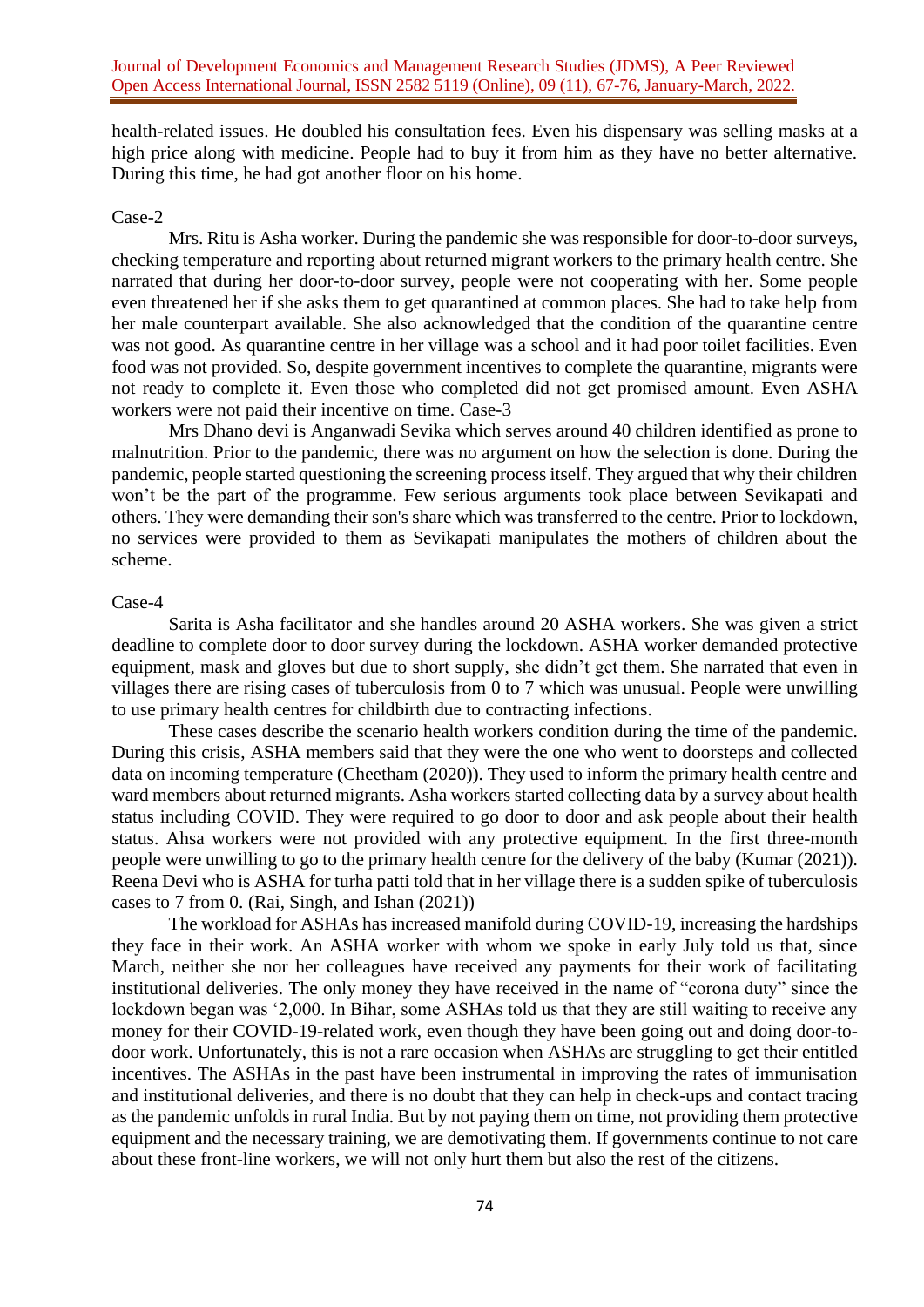The rural population is heavily dependent on the local unregistered practitioner as primary and sub-primary health centre are inaccessible. If PHCs are open than doctors are unavailable and if doctors are available than give little time to the patient. Patients are persuaded to visit their private clinic. Local quacks can give medicine at cheap rates. During the strict lockdown, the movement was restricted that increased dependence of rural mass on quacks for healthcare services. They doubled their consulting fees. Local dispensary charges a high price for masks and sanitisers. The state government has allocated funds to distribute masks and sanitisers in villages but those masks were distributed only on paper. If distributed were targeted for kins of local panchayat office bearer including ward member and panch.

A typical Anganwadi centre provides basic health care in a village. It is a part of the Indian public health care system. Basic health care activities include contraceptive counselling and supply, nutrition education and supplementation, as well as pre-school activities. The centres may be used as depots for oral rehydration salts, basic medicines and contraceptives. But these services were rarely provided. During the pandemic, funds were transferred through direct benefit transfer. People demanded the money per head allocated for their wards. Sevikapati has to transfer the money to them.

# **Conclusion**

During our study, we interviewed multiple stakeholders of the rural institution. Through their narration and story, we have observed changes in the social and economic dynamics of rural society. With pandemic came infodemics which aggravated the divide in society. Imposition of norms like a compulsory mask and social distancing was adapted differently in society. Imposition of lockdown and exodus of migrants towards villages show the vulnerability of a remittance-based economy. Migrants were saying that 'Marenge to wahi jakar' as their employer didn't provide the required support. Large scale reverse migration increased the chances of COVID infection in villages. Some schemes like the targeted public delivery system and pradhan mantri jan kalyan yojana got success in delivery and implementation. The flexibility of these schemes was utilised for political vote bank policy in villages. Rural health needs extra attention. ASHA and Anganwadi centre need proper monitoring.

# **References**

- 1. Cheetham, J. (2020). Harnessing covid-19 lockdown trainee leadership to expand a local healthcare workforce wellbeing initiative nationally. Abstracts. DOI: 10.1136/leader-2020 fmlm.
- 2. Kumar, P. (2021). What impact have sars-cov-2/covid-19 pandemic on the reproductive and child health programme of Bihar in India over the 3 months after nationwide lock down announcement in march 2020 -a brief analysis. DOI: 10.21203/rs.3.rs-348841/v2
- 3. Kumari, D. (2020). Livelihood issues amongst scheduled caste women in rural Bihar in the outset of covid-19 and the way ahead. SSRN Electronic Journal. DOI: 10.2139/ssrn.3646395
- 4. Rai, C., Singh, R., & Ishan, R. (2021). Impact of covid-19 lockdown on patients with cancer in north Bihar, India: A phone-based survey. Cancer Research, Statistics, and Treatment, 4(1), 37. DOI: 10.4103/crst.crst34920
- 5. UNICEF. (2020a). awareness of and receiving social protection measures during covid-19 lockdown in Bihar, https://knowledgecommons.popcouncil.org/cgi/viewcontent.cgi?article=2146context=departme ntssbsr− pgy.